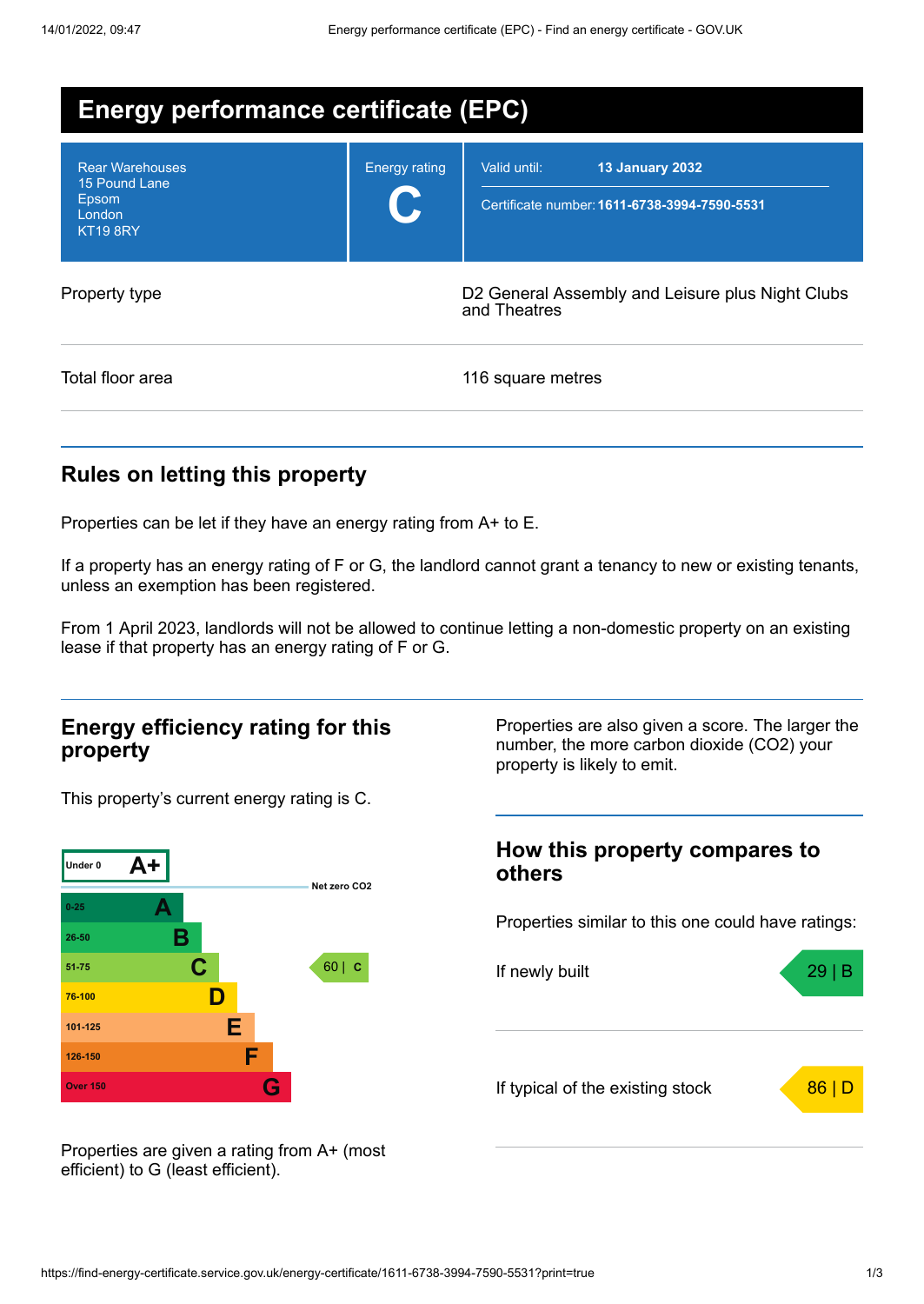# **Breakdown of this property's energy performance**

| Main heating fuel                          | <b>Grid Supplied Electricity</b> |
|--------------------------------------------|----------------------------------|
| <b>Building environment</b>                | Air Conditioning                 |
| Assessment level                           | 3                                |
| Building emission rate (kgCO2/m2 per year) | 68.9                             |
| Primary energy use (kWh/m2 per year)       | 408                              |

### **Recommendation report**

Guidance on improving the energy performance of this property can be found in the recommendation report [\(/energy-certificate/5426-6847-9072-1420-1443\)](https://find-energy-certificate.service.gov.uk/energy-certificate/5426-6847-9072-1420-1443).